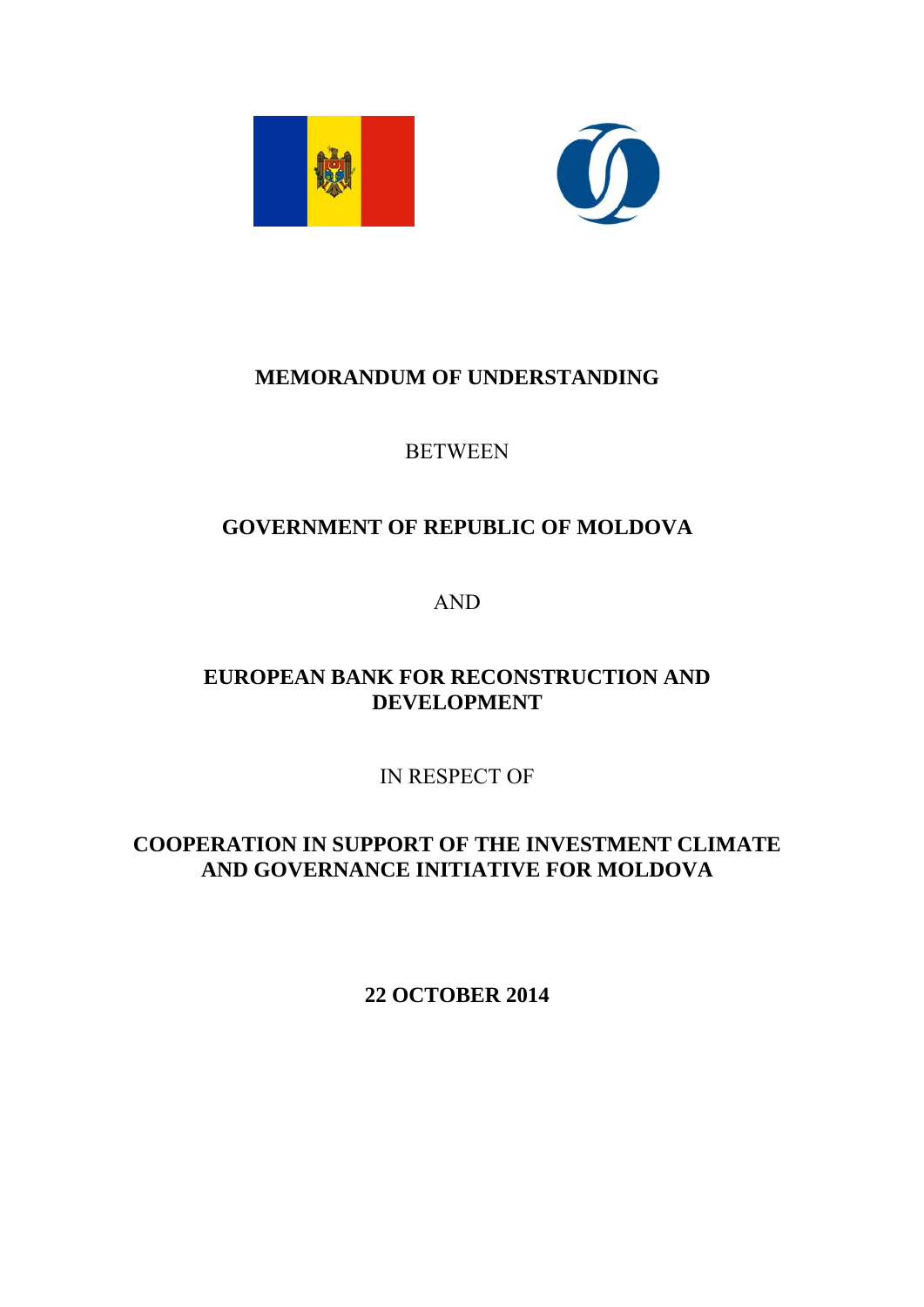**MEMORANDUM OF UNDERSTANDING** (hereinafter referred to as the "**Memorandum**") between the Government of the Republic of Moldova (hereinafter referred to as the "**Government**") and the European Bank for Reconstruction and Development (hereinafter referred to as the "**EBRD**" or the "Bank"), hereinafter separately referred to as a "**Party**" and jointly referred to as the "**Parties**";

**WHEREAS** the EBRD has launched the Investment Climate and Governance Initiative (hereinafter referred to as the "**ICGI**") to reenergise economic transition in a number of its countries of operations, including Moldova;

**WHEREAS** as part of the ICGI, the EBRD has envisioned a range of instruments which seek to improve policy dialogue between the private sector and government with a view to enhancing the investment climate, strengthening the legal framework and mechanisms of dispute resolution, reducing informality and enhancing transparency in the corporate and banking sectors;

**WHEREAS** the Government has established an Economic Council under the Prime Minister, supported by the EBRD, with broad responsibilities for analysing and discussing policy reforms related to economic performance and foreign and domestic investment; and

**WHEREAS** the Government has pledged to work with international institutions to tackle problems of corruption, weaknesses in the investment climate and poor corporate and public governance;

The Parties have come to the following understanding:

#### **I. PURPOSE**

This Memorandum aims to provide a framework for cooperation between the EBRD and the Government in the development and implementation of the ICGI for Moldova with the aim of improving the development of the private sector, strengthening the investment climate, and promoting good governance.

#### **II. COOPERATION**

#### **1. Role of the Government**

The Government, within its competence and in accordance with the legislation of the Republic of Moldova, will endeavour to:

- identify areas in which action by the Government and assistance by the EBRD may result in significant improvements in the investment climate, strengthening governance in the Republic of Moldova and contributing to enhanced private sector development;
- promote the activities envisioned under this Memorandum, including implementation of the appropriate measures suggested by the business community and adopted at the meetings of the Economic Council under the Prime Minister;
- lead efforts to strengthen the rule of law, prevent corruption, reinforce mechanisms of dispute resolution, enhance transparency and improve corporate and public governance;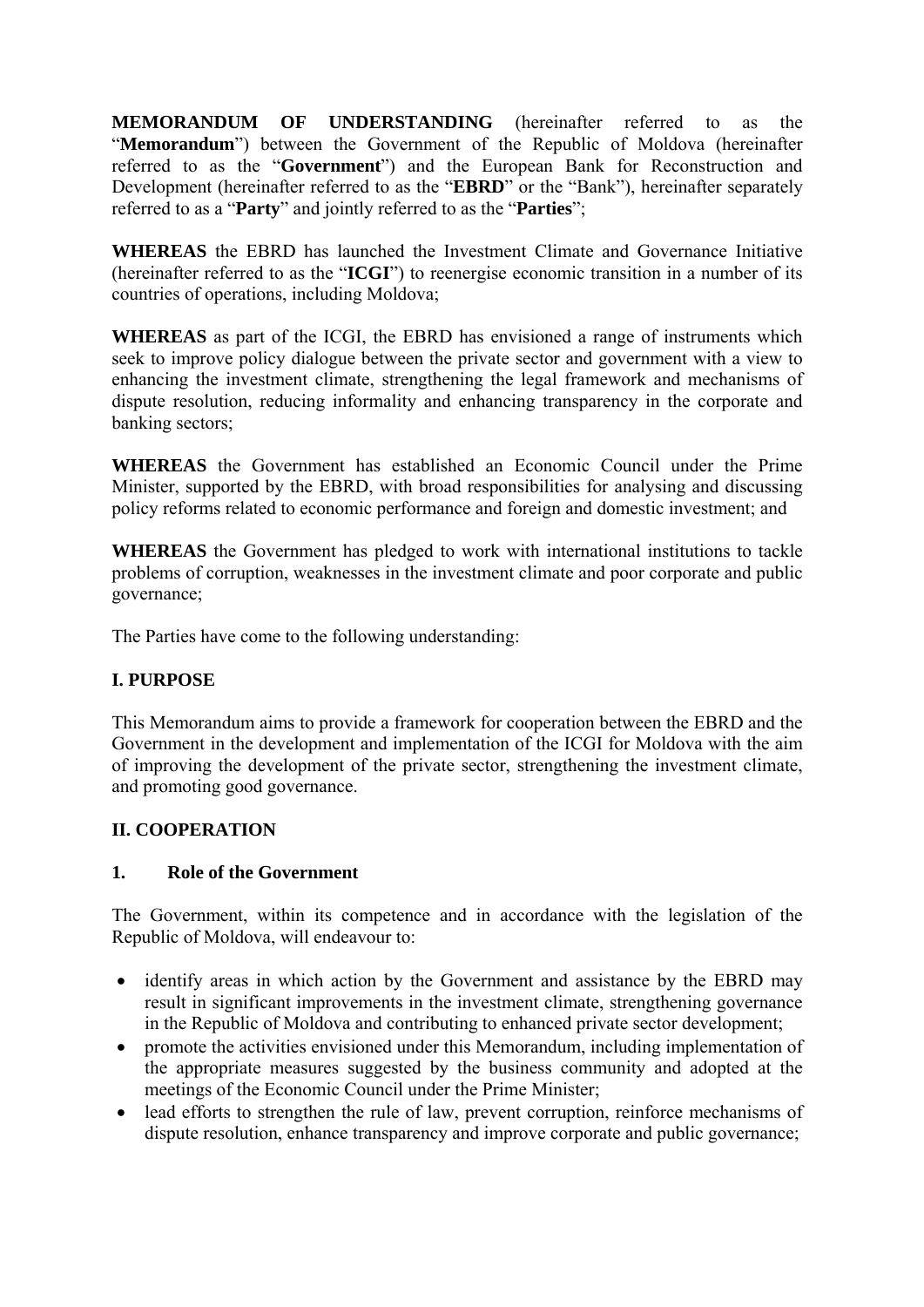- undertake measures to strengthen banking sector transparency, including legal and regulatory reform as necessary, in order to ensure compliance with beneficial ownership disclosure requirements;
- work closely with the EBRD and other stakeholders on joint analysis and definition of possible ways to improve legislation, practices and other relevant instruments aimed at fostering investment, both foreign and domestic, into the economy of the Republic of Moldova;
- take the necessary measures to identify and open up opportunities to attract foreign investment and galvanise domestic investments towards sectors with potential for contributing to economic development.

### **2. Role of the EBRD**

The EBRD in accordance with its Strategy for Moldova, as may be updated from time to time by its Board of Directors and consistent with the ICGI and the Bank's internal policies, rules and procedures, intends to support, where and as appropriate, the Government's implementation of its investment climate reform strategy, as well as the Government's efforts aimed at increasing investment and improving the development of the private sector, and of the business climate in general in the Republic of Moldova. In particular, the EBRD will endeavour to:

- support the Economic Council under the Prime Minister to design a multi-year agenda for programmatic reform implementation, establish a clear results framework, and enhance the Council's transparency and communication with its members and the public, in order to ensure the Economic Council delivers concrete and observable improvements in the investment climate;
- assist the Government in the establishment of an independent mechanism to address concerns and complaints by businesses about specific instances of ill-treatment or unfair competition, focusing on the specific concerns and complaints faced by businesses operating in Moldova, and bringing those concerns and complaints to the relevant authorities in a transparent and accountable fashion;
- assist the Government in the development of alternative dispute resolution mechanisms as well as arbitration procedures for businesses operating in Moldova, consistent with EBRD's Legal Transition programme for Moldova;
- support the establishment of a single, unified, universal and fully transparent registry of shares of Moldovan banks, which would enable investors, creditors, the public and the media to access information on banks' beneficial ownership, and the regulatory and enforcement authorities to ensure that banking sector approval and disclosure requirements are enforced;
- assist the Government in the implementation of measures to improve public procurement reform to bring practices and standards in Moldova into line with European standards and international best practice in this area, and establish mechanisms to enable SMEs to participate in the public procurement process;
- support capacity-building in Riscani District Court in Chisinau, which has sole juridical responsibility for cases brought against the National Bank of Moldova, through technical assistance and training for the Court's judges and officers in Moldovan constitutional and commercial-financial law;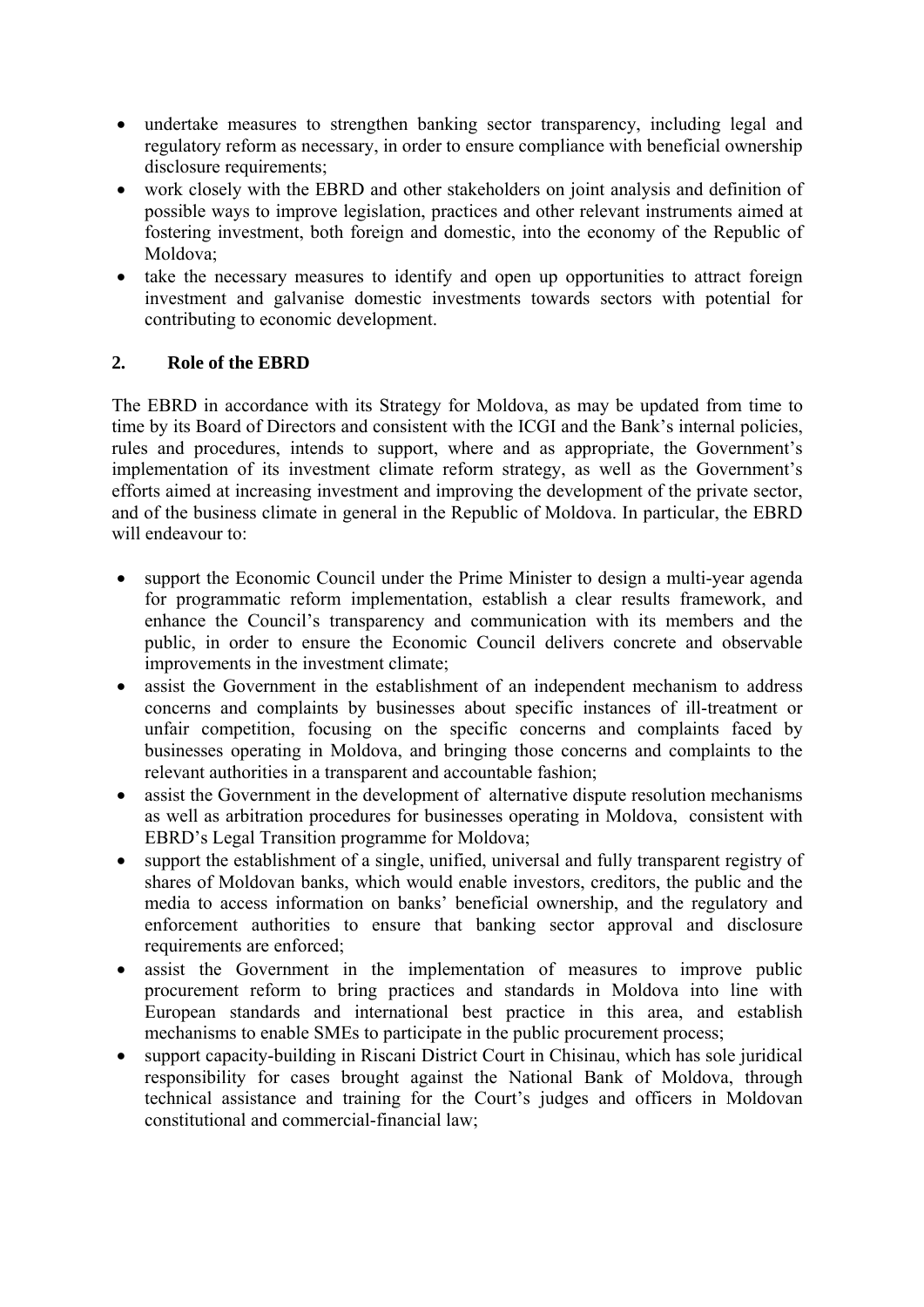- support the Government's efforts to strengthen corporate governance in the state-owned enterprise sector, beginning with a pilot Corporate Governance Action Plan in connection with the Moldovan Railways Restructuring Project;
- assist the Government in its efforts to strengthen the Competition Council of the Republic of Moldova by enhancing the skills and competencies of officials and case handlers of in the area of market investigations, and develop its advocacy function to publicise the results of its market assessments and advocate for market-enabling reform;
- support capacity enhancement of Moldovan business associations, and explore new arrangements for representing the interests of small and medium-sized enterprises, including on the Economic Council, as well as providing practical information and advice to small business owners;
- work closely with the Government in defining other areas where the EBRD can apply its experience and expertise to support the Government's efforts to stimulate the development of the private sector and of the business climate in general in the Republic of Moldova, for example by promoting good governance and transparency in the corporate and banking sectors;
- establish a monitoring framework, in close cooperation with civil society and other relevant institutions, to track implementation and measure results from the interventions within the framework of the ICGI.

### **III. FINAL PROVISIONS**

This Memorandum reflects the views and intentions of the Parties to co-operate on a nonexclusive basis, expressed in good faith but without the creation of any legal obligation or incurrence of any liability on the part of any of them. Nor shall any third party obtain any legal benefit from this Memorandum.

It is understood and agreed that nothing in this Memorandum shall constitute, or be construed as, an offer, promise or undertaking by either Party to finance all or part of any activity or project identified in or pursuant to this Memorandum.

Nothing in this Memorandum will limit the right of, or prevent the Parties from entering into memoranda or arrangements with other parties with respect to any activity, project or area of co-operation covered by this Memorandum.

Nothing in this Memorandum will constitute nor be construed as a waiver, renunciation or other modification of any of the privileges, immunities and exemptions granted to the EBRD under the Agreement Establishing the European Bank for Reconstruction and Development, international conventions or any applicable laws.

Any dispute arising out of, or in connection with, the interpretation or application of any provision of this Memorandum of Understanding will be settled amicably through consultations.

This Memorandum of Understanding shall become effective on the date it is signed by both Parties. It may be amended by mutual written consent of the Parties. The Memorandum shall remain valid for a period of five years, after which time it may be reviewed and extended by mutual consent of the Parties. The activities envisioned in this Memorandum shall be phased in over time. A periodic review of the implementation of the actions foreseen under this Memorandum shall be undertaken annually. Either Party may terminate